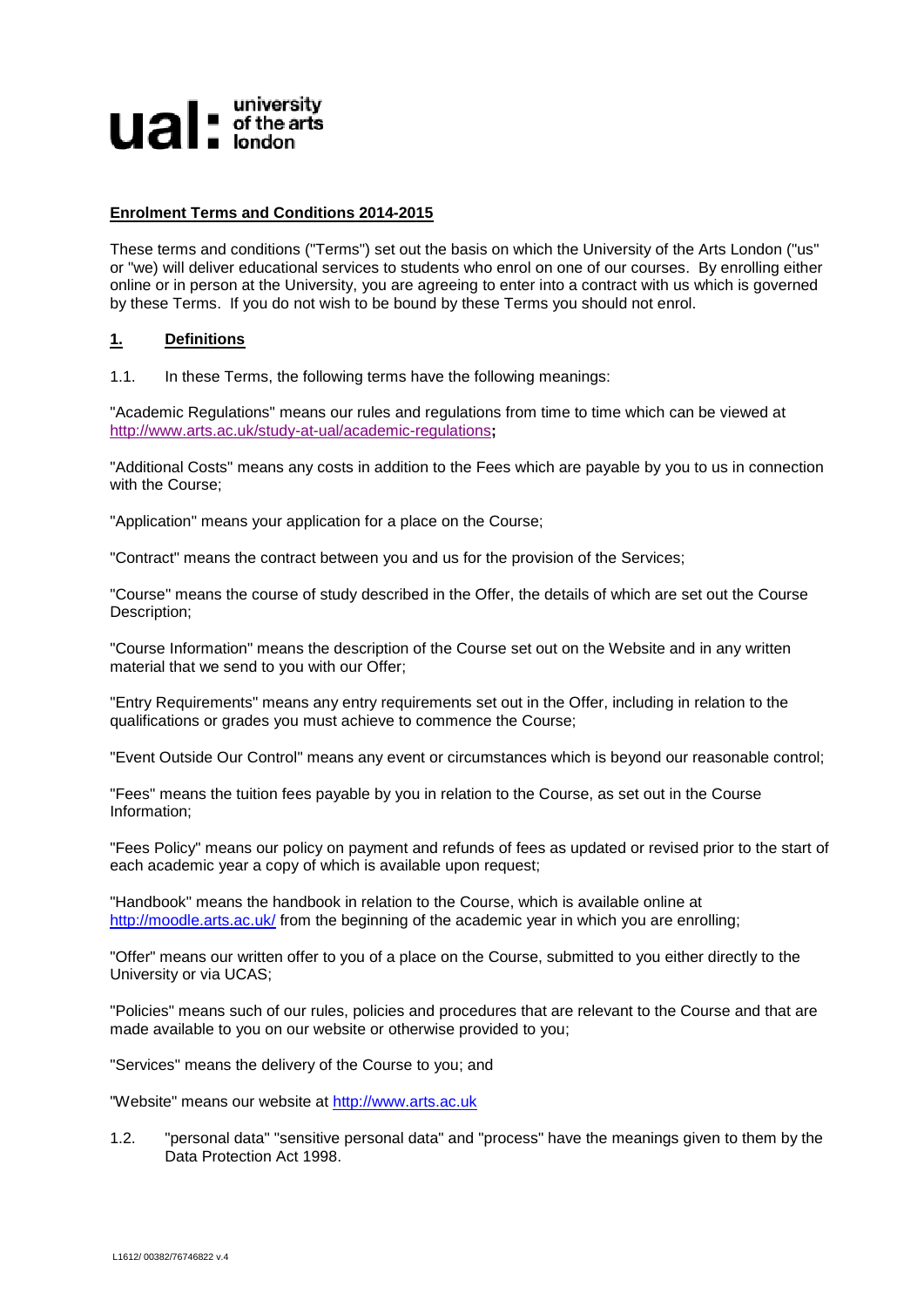1.3. When examples are given in these Terms by using words or phrases such as "including" or "for example" this will not restrict the meaning of the related general words.

# **2. About Us**

We are University of the Arts London, a higher education corporation and exempt charity for the purposes of the Charity Act 1993. Our main place of business is at 272 High Holborn, London, WC1V 7EY. You can contact us at this address or contact us section of the Website.

# **3. The Contract**

- 3.1. The Offer is our offer to provide the Services to you, subject to you meeting the Entry Requirements.
- 3.2. By enrolling online or in person you are accepting the Offer and the Contract will commence on the date that you complete our online or in person enrolment process (the "Commencement Date").
- 3.3. Where your Course is intended to last for more than one academic year we will ask you to reenrol in each subsequent academic year. This is to confirm your intention to continue the Course and will not create a new contract in respect of the Course.
- 3.4. The Contract is subject to these Terms. We may vary these Terms from time to time but it will be the version of the Terms in force at the time you first enrol that will apply to the Contract.
- 3.5. If you enrol online then, before the Course starts, you must provide us proof of your identity and proof that you have satisfied all of the Entry Requirements. If you fail to do so, we will be entitled to cancel the Contract on written notice to you or suspend you from the Course.
- 3.6. By completing the enrolment process, you warrant that:
	- (a) you have an immigration status that entitles you to undertake the Course; and
	- (b) you have met all of the Entry Requirements.

# **4. Rights and Obligations**

- 4.1. We will deliver the Services in accordance with the Course Information and with our Policies. The specific timetable for the delivery of the Services (including term dates) will be as set out in the Handbook.
- 4.2. You agree to:
	- (a) comply with the Academic Regulations;
	- (b) maintain an immigration status that entitles you to undertake the Course;
	- (c) satisfy all reasonable requirements of the Course, including in relation to attendance;
	- (d) comply with the Policies (including without limitation those in relation to health and safety and information security);
	- (e) comply with our reasonable instructions and guidance;
	- (f) respect the rights and sensitivities of fellow students and University staff; and
	- (g) be bound by the University's Intellectual Property Policy as published online at [http://www.arts.ac.uk/study-at-ual/academic-regulations/student-regulations/ownership-of](http://www.arts.ac.uk/study-at-ual/academic-regulations/student-regulations/ownership-of-student-work/)[student-work/](http://www.arts.ac.uk/study-at-ual/academic-regulations/student-regulations/ownership-of-student-work/)

# **5. Fees and payment**

5.1. The Fees are payable at the times and in the amounts set out in Offer.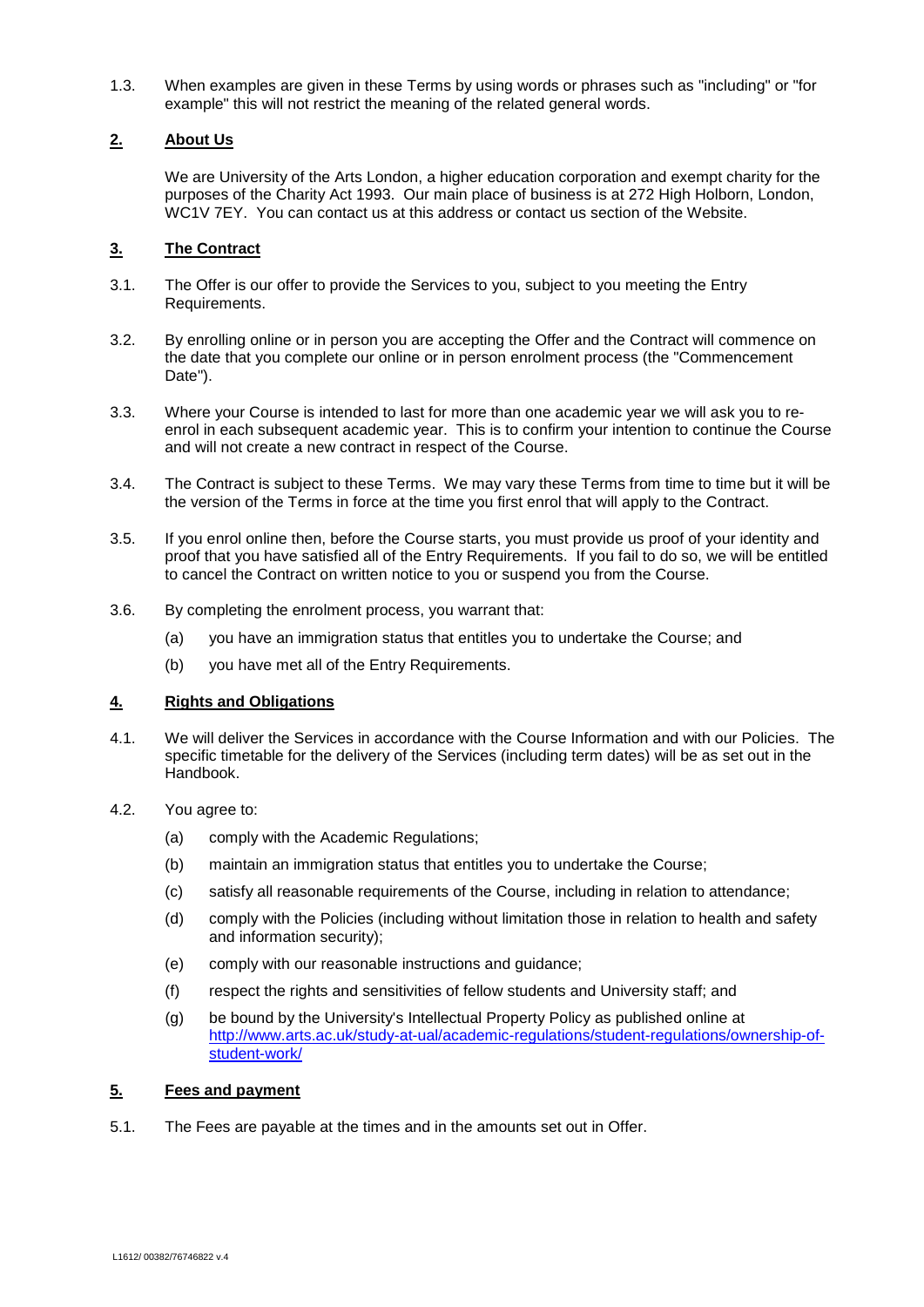- 5.2. The Fees must be paid to us directly by you unless and for so long as the Student Loans Company or another third party (including a parent or corporate sponsor) pays the Fees on your behalf.
- 5.3. If you are entitled to pay Fees at a concessionary rate, you hereby authorise us to confirm your eligibility directly with the relevant benefits agency or other agency.
- 5.4. Where the Course requires you purchase additional goods and/or services from us (including, without limitation, travel or accommodation in relation to field trips) any Additional Costs will be as set out in and payable in accordance with the Course Information except that we will not exercise this rights where the amounts outstanding are trivial.
- 5.5. If you fail to pay the Fees to us when they are due, we will take steps to recover the Fees in accordance with our legal rights and remedies. We may also withhold any certificate of achievement that would otherwise be issued by us in relation to the Course and prevent you from attending any graduation ceremonies.
- 5.6. You acknowledge that, subject to these Terms, you may be liable for the full amount of the Fees payable in respect of each academic year you enrol for, regardless of whether or not you complete or pass that part of the Course.

#### **6. Duration and cancellation of the Contract**

- 6.1. The Contract will commence on the Commencement Date and continue until your completion of the Course unless:
	- (a) it is cancelled earlier in accordance with these Terms; or
	- (b) where the duration of the Course is more than 1 academic year, you fail to re-enrol on the Course for the subsequent academic years, in which case it will end at the end of the last academic year unless your failure to re-enrol is due to you taking an agreed sabbatical from the Course.

#### <span id="page-2-0"></span>Your Cancellation rights

- 6.2. You may cancel the Contract within 21 days of the Commencement Date without giving any reason by informing us by a clear statement. If you have enrolled online, this right to cancel reflects and extends your legal right under the Consumer Contracts (Information, Cancellation and Additional Charges) Regulations 2013. To cancel, you may use the model cancellation form on our website at [www.arts.ac.uk/study-at-ual/enrol](http://www.arts.ac.uk/study-at-ual/enrol) but it is not obligatory. If you use the model cancellation form you can send it by post to Student Records, Academic Registry, University of the Arts London, 272 High Holborn, London WC1V 7EY or by email to [ualdataquality@arts.ac.uk.](mailto:ualdataquality@arts.ac.uk) You may also write to us or email us at those addresses. If you cancel the Contract in this way we will reimburse any Fees or Additional Costs you have paid within 14 days of the date on which you inform us that you wish to cancel, even if you have started the Course.
- <span id="page-2-1"></span>6.3. In addition to your rights under clause [6.2,](#page-2-0) you may cancel the Contract if:
	- (a) we break the Contract in any material way and do not correct the situation within 14 days of you asking us in writing to do so;
	- (b) an Event Outside Our Control prevents us from providing the Services to you for 2 weeks or more; or
	- (c) an event or circumstances outside your reasonable control (such as illness) prevent you from undertaking the Course for a period of 16 continuous weeks or one university term (whichever is the shorter).
- 6.4. If you wish to withdraw from the Course and receive a refund of the Fees in any other circumstances, then we will consider your request in accordance with the Fees Policy.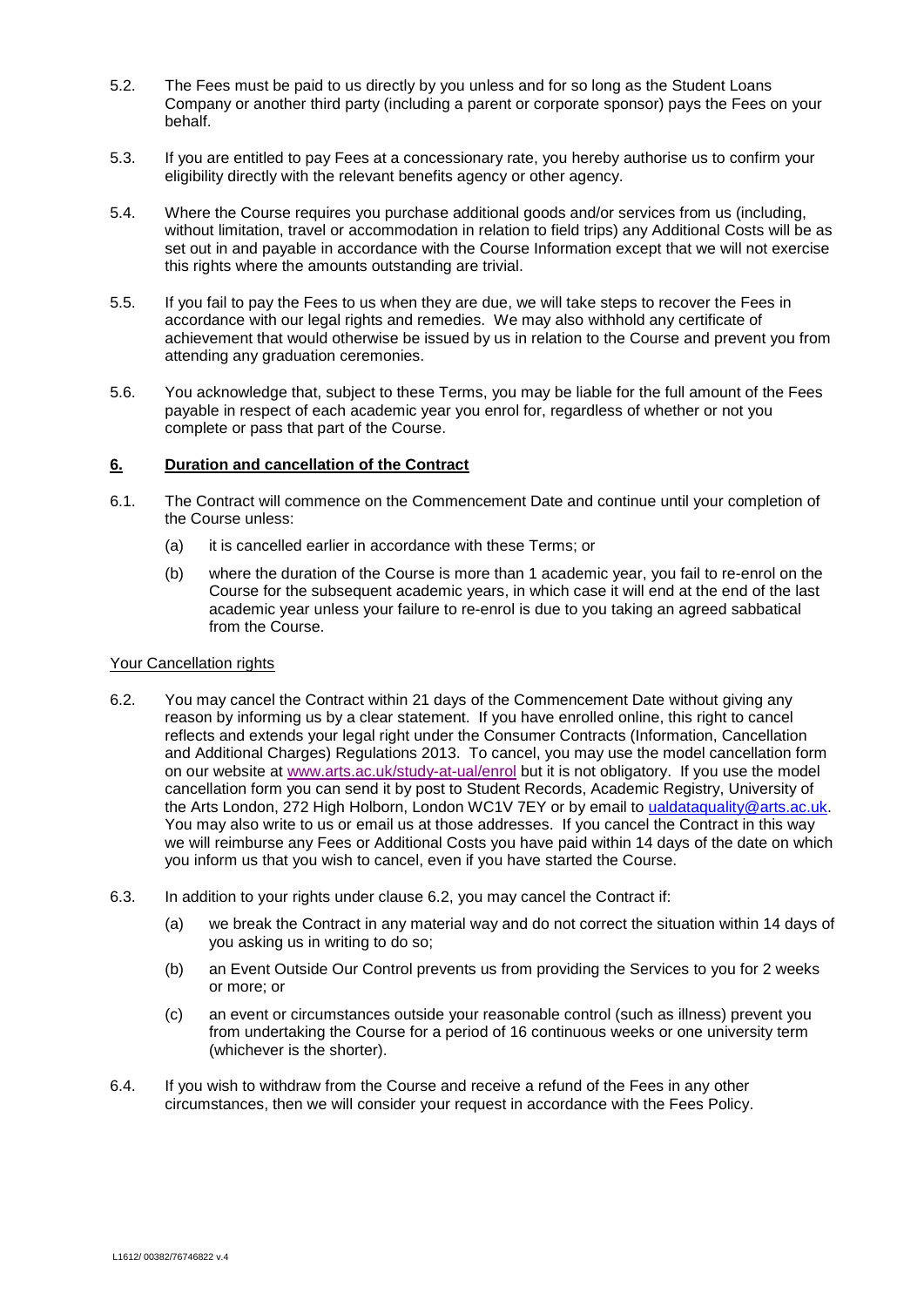### <span id="page-3-1"></span>Our cancellation and suspension rights

- 6.5. We may cancel the Contract:
	- (a) due to the unavailability of key personnel or materials
	- (b) if an Event Outside Our Control that prevents us from providing the Services continues for longer than one University term or 16 weeks, (whichever is the shorter); or
	- (c) if we lose our right for the purposes of relevant legislation or regulatory requirements to provide the Services to you.
- <span id="page-3-0"></span>6.6. Subject to us complying with any relevant Policies (including our disciplinary procedure) we may cancel the Contract at any time with immediate effect by giving you written notice if:
	- (a) It comes to our attention that you have failed to meet or no longer meet the Entry Requirements (including by way of us discovering that you have falsified your qualifications);
	- (b) you do not pay us the Fees or Additional Costs when you are supposed to;
	- (c) at any time you do not have an immigration status entitling you to undertake the Course;
	- (d) you break the Contract in any material way, and, where that situation is capable of being corrected, you do not correct it within 14 days of us asking you to do so; or
	- (e) you have failed to meet the requirements of the Course, as set out in the Course Information or the Handbook (including, without limitation, in respect of your attendance or academic results).
- 6.7. In addition to our rights under clause [6.6](#page-3-0) we may suspend the Services during any period when:
	- (a) any of the Fees are outstanding;
	- (b) we reasonably suspect that you do not have an immigration status that entitles you to undertake the Course; or
	- (c) in accordance with our Policies, we are dealing with a suspected breach by you of the Academic Regulations.

#### **7. Repayment of Fees on cancellation**

If you cancel the Contract under clause [6.3](#page-2-1) or we cancel the Contract clause [6.5](#page-3-1) then you will not have to pay any further Fees and, if cancellation takes place part way through an academic year, we will refund to you any Fees you have paid in relation to that year.

## **8. Transfers Between Courses**

We may, at our discretion and subject to availability, allow you to transfer from the Course onto an alternative course of study. If we allow a transfer then you may be entitled to receive a partial refund of the Fees or be required to pay additional Fees in accordance with the Fee Policy. A transfer may be subject to you accepting any variations to the terms of the Contract which result from the transfer.

#### **9. Data Protection Notice**

- 9.1. We process personal data in accordance with the Data Protection Act 1998. We will process personal data that you provide to us or which we collect about you to deliver the Services to you, for administrative purposes, for equal opportunities monitoring, to enforce our rights in connection with these Terms and to send you information about other products or services offered by us that may be of interest to you.
- 9.2. You can ask us at any time not to use your personal data for marketing purposes by contacting us at [ualdataquality@arts.ac.uk.](mailto:ualdataquality@arts.ac.uk)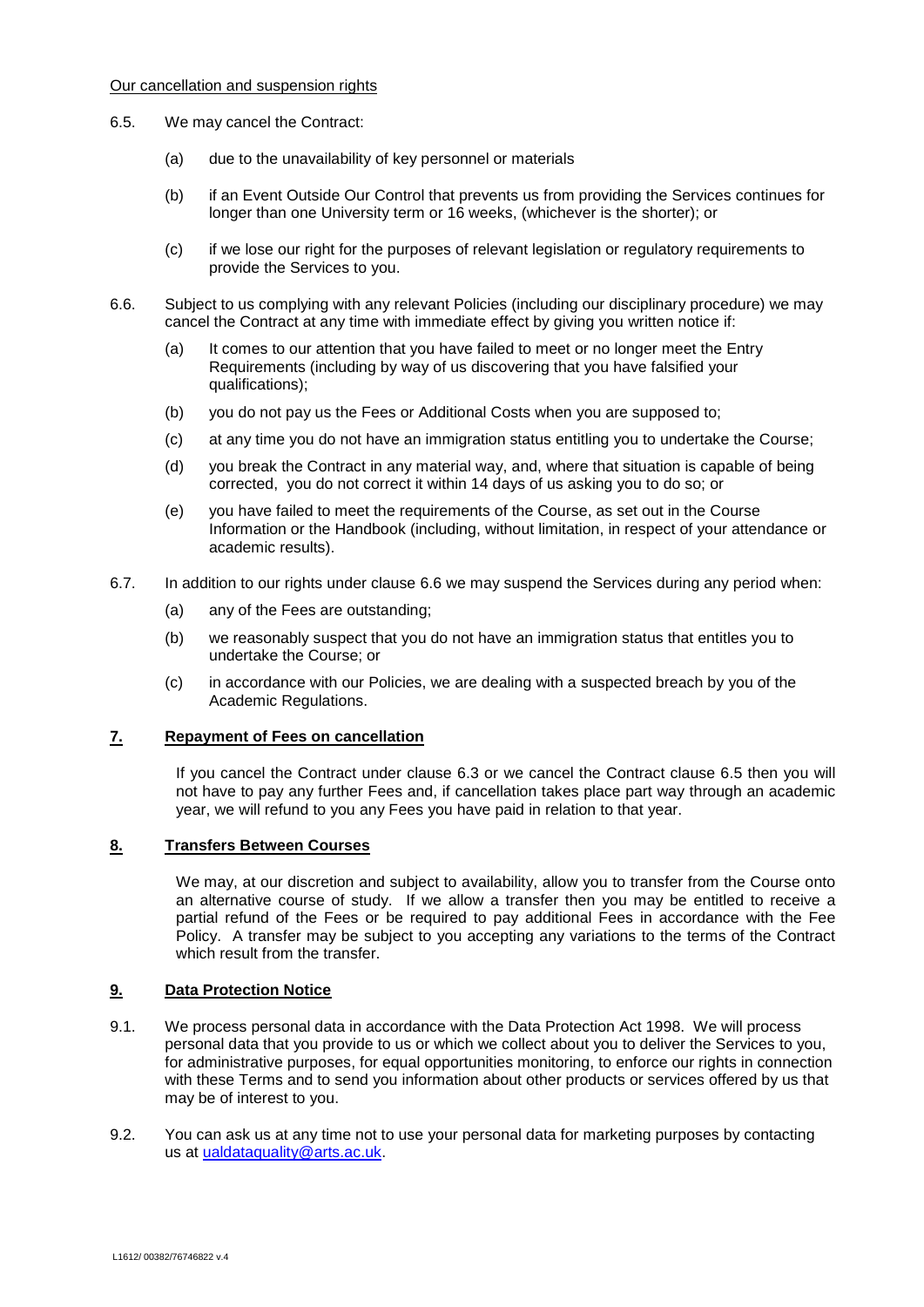- 9.3. You agree that such personal data may include sensitive personal data.
- 9.4. We may disclose your personal data to:
	- (a) other institutions for verification of qualifications;
	- (b) Funding Councils and other statutory bodies for statistical or other purposes (including the National Student Survey);
	- (c) local and other public authorities for their prescribed purposes including the administration of Council Tax;
	- (d) to third parties with whom you ask us to share your personal data (including future employers);
	- (e) third parties paying the Fees on your behalf;
	- (f) our alumni association;
	- (g) third parties who provide you with placements or internships during your Course;
	- (h) third parties who provide services to us in connection with the Services, including, without limitation, our staff and external advisors;
	- (i) the Student's Union;
	- (j) government departments including the UK Home Office; and
	- (k) to other third parties as required by relevant law.
- 9.5. Some of the personal data we hold about you may be transferred to or held in destinations outside the European Economic Area including to countries or territories that may not provide adequate protection for the personal data. By enrolling you agree to your personal data (including sensitive personal data) being held in or transferred to such destinations.
- <span id="page-4-0"></span>9.6. We may publish some of your personal data including by displaying examination results on public noticeboards, publishing your name in graduation ceremony programmes and making audio and visual images from graduation ceremonies publically available.
- <span id="page-4-1"></span>9.7. Any photograph that you supply to us will be held on our record system and used for identification including to produce your student ID card. By enrolling you give your consent to our use of your photograph in this way.
- 9.8. If you have any objections to the public display of your personal data in the manner described in clause [9.6](#page-4-0) or our use of your photograph in the way described in clause [9.7](#page-4-1) please inform he University Secretary and Registrar.
- 9.9. Please inform your College promptly of any change of address or other personal information you have provided.
- 9.10. You agree to us retaining your personal data long term in order to provide confirmation and/or evidence of your academic results and qualifications to you or your future employers.

# **10. Students' Union**

- 10.1. The Students' Union ("SUARTS") represents our students [\(http://www.suarts.org/\)](http://www.suarts.org/). When enrolled you are automatically granted membership of SUARTS and the National Union of Students (NUS) unless you opt out. If you do not want to be a member of SUARTS or the NUS please let us know by emailing [info@su.arts.ac.uk](mailto:info@su.arts.ac.uk)
- 10.2. We will automatically pass relevant personal data to SUARTS (including without limitation you name and university email address) for it to use for all purpose in connection with the running of the Students' Union and your membership of it, including to notify you about membership rights, meetings and other activities. By enrolling you give your consent for us to pass your personal data to SUARTS and for it to use your personal data for the above purposes.